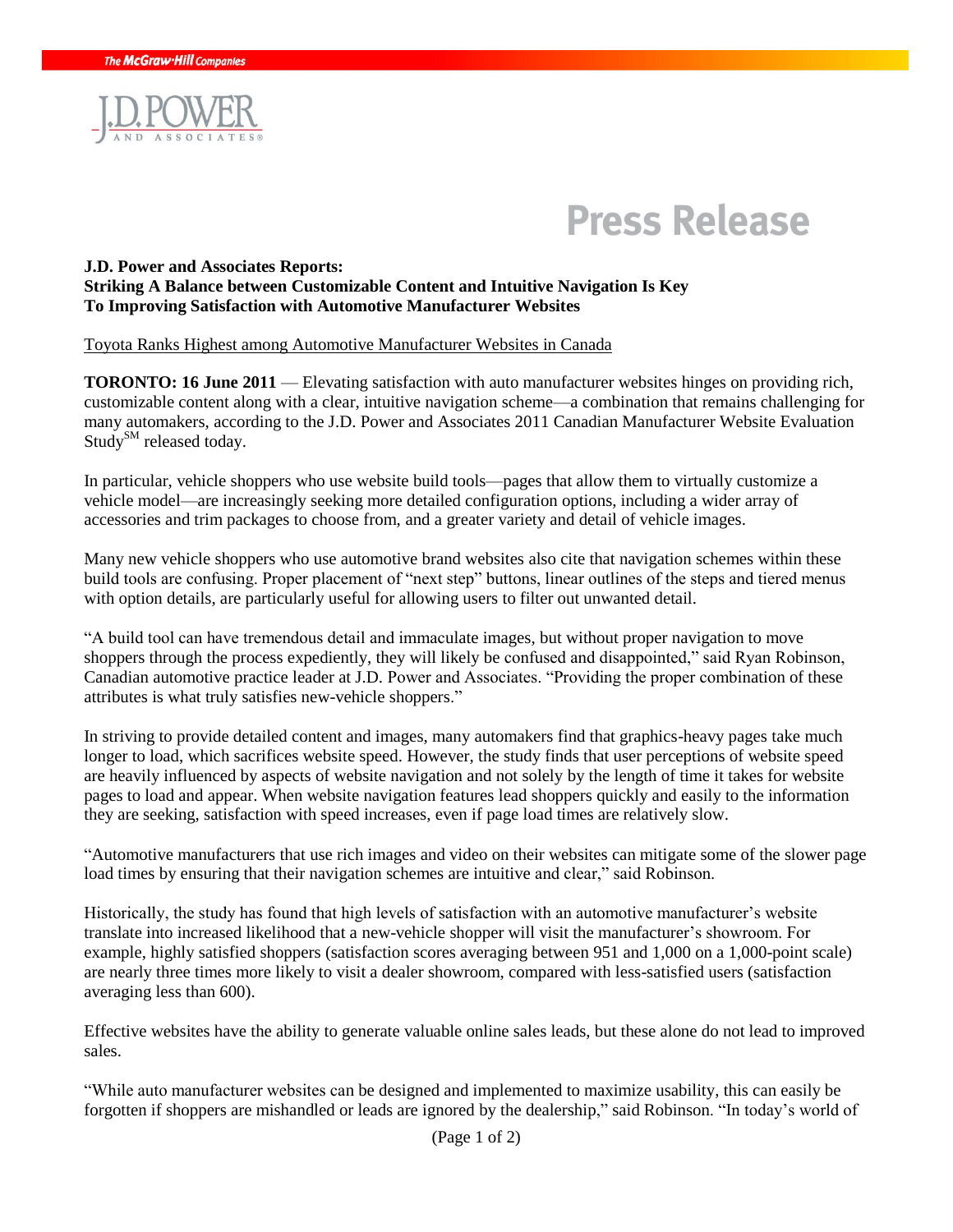digital and email marketing, if a shopper is willing to provide their contact information through the website, the lead should be handled with care and seriousness."

Now in its sixth year, the study examines Canadian automotive manufacturer websites from the perspective of shoppers who intend to purchase a new vehicle within the next 12 months. Four factors contribute to overall customer satisfaction: information/content; speed of pages loading on the website; ease of navigating throughout the website; and appearance of the website.

Toyota ranks highest in customer satisfaction with a score of 828 and performs particularly well across all four factors. Hyundai and Kia follow in the rankings, in a tie, each with a score of 812.

The 2011 Canadian Manufacturer Website Evaluation Study is based on evaluations provided by 2,555 newvehicle shoppers who indicated they would be in the market for a new vehicle within the next 12 months. The study was fielded between March and April 2011.

#### **About J.D. Power and Associates**

Headquartered in Westlake Village, Calif., J.D. Power and Associates is a global marketing information services company operating in key business sectors including market research, forecasting, performance improvement, Web intelligence and customer satisfaction. The company's quality and satisfaction measurements are based on responses from millions of consumers annually. For more information on [car reviews and ratings,](http://www.jdpower.com/auto/browse.aspx) [car insurance,](http://www.jdpower.com/autos/ratings/autos-insurance) [health insurance,](http://www.jdpower.com/healthcare/) [cell phone ratings,](http://www.jdpower.com/telecom/ratings/wireless/index.asp) and more, please visi[t JDPower.com.](http://www.jdpower.com/) J.D. Power and Associates is a business unit of The McGraw-Hill Companies.

#### **About The McGraw-Hill Companies**:

Founded in 1888, The McGraw-Hill Companies (NYSE: MHP) is a global information and education company providing knowledge, insights and analysis in the financial, education and business information sectors through leading brands including Standard & Poor's, McGraw-Hill Education, Platts, and J.D. Power and Associates. The Corporation has more than 280 offices in 40 countries. Sales in 2009 were \$5.95 billion. Additional information is available at [http://www.mcgraw-hill.com/.](http://www.mcgraw-hill.com/)

#### **Media Relations Contacts:**

Beth Daniher; Cohn & Wolfe; Toronto, Canada; (647) 259-3279; [beth.daniher@cohnwolfe.ca](mailto:beth.daniher@cohnwolfe.ca) John Tews; J.D. Power and Associates; Troy, Mich.; (248) 312-4119; [media.relations@jdpa.com](mailto:media.relations@jdpa.com)

No advertising or other promotional use can be made of the information in this release without the express prior written consent of J.D. Power and Associates. [www.jdpower.com/corporate](http://www.jdpower.com/corporate)

> # # # (Page 2 of 2) NOTE: One chart follows.